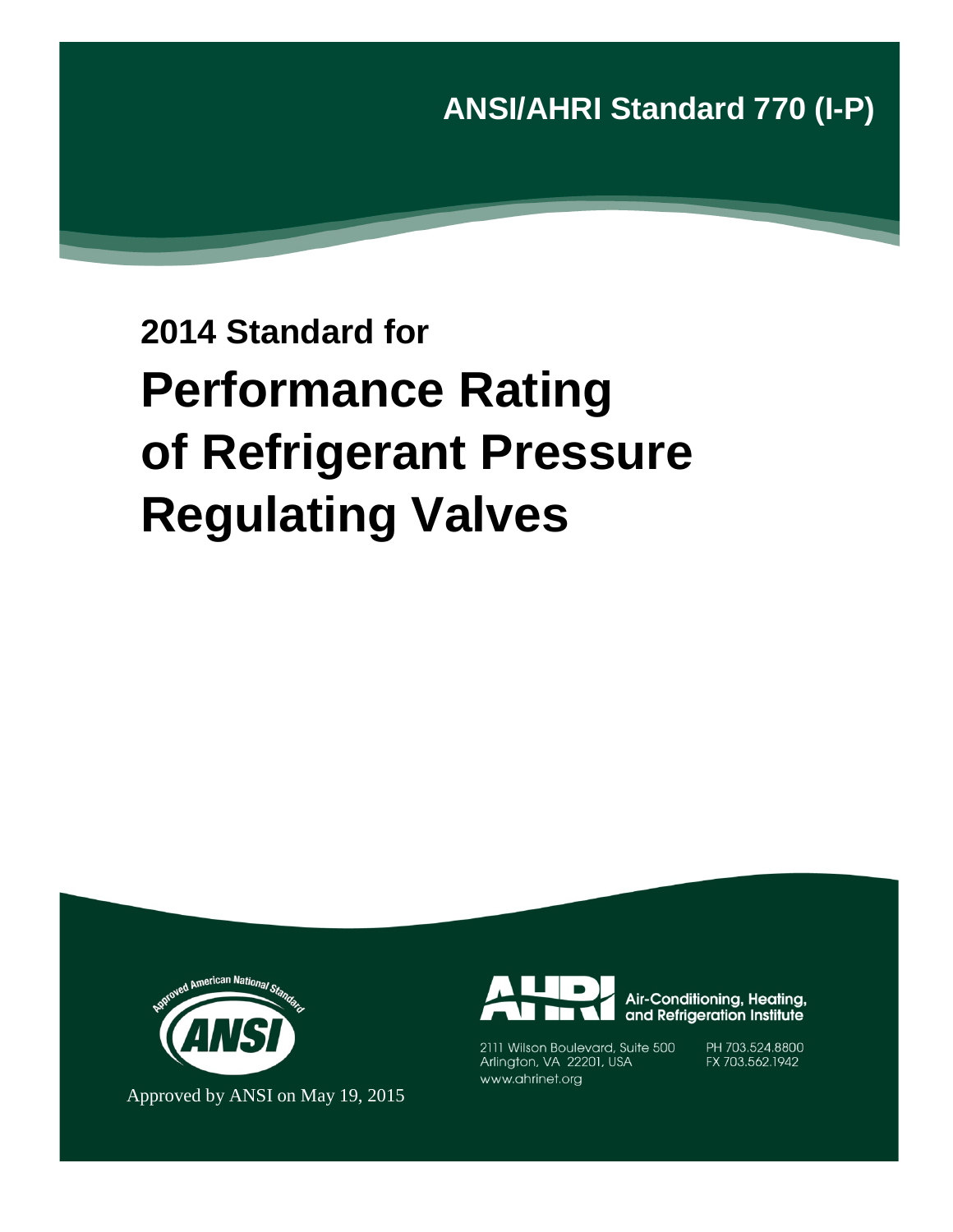## **IMPORTANT**

## *SAFETY DISCLAIMER*

AHRI does not set safety standards and does not certify or guarantee the safety of any products, components or systems designed, tested, rated, installed or operated in accordance with this standard/guideline. It is strongly recommended that products be designed, constructed, assembled, installed and operated in accordance with nationally recognized safety standards and code requirements appropriate for products covered by this standard/guideline.

AHRI uses its best efforts to develop standards/guidelines employing state-of-the-art and accepted industry practices. AHRI does not certify or guarantee that any tests conducted under the standards/guidelines will not be non-hazardous or free from risk.

Note:

This standard supersedes AHRI Standard 770-2001.

For SI ratings, see ANSI/AHRI Standard 771 (SI)-2014.

Printed in U.S.A. Registered United States Patent and Trademark Office

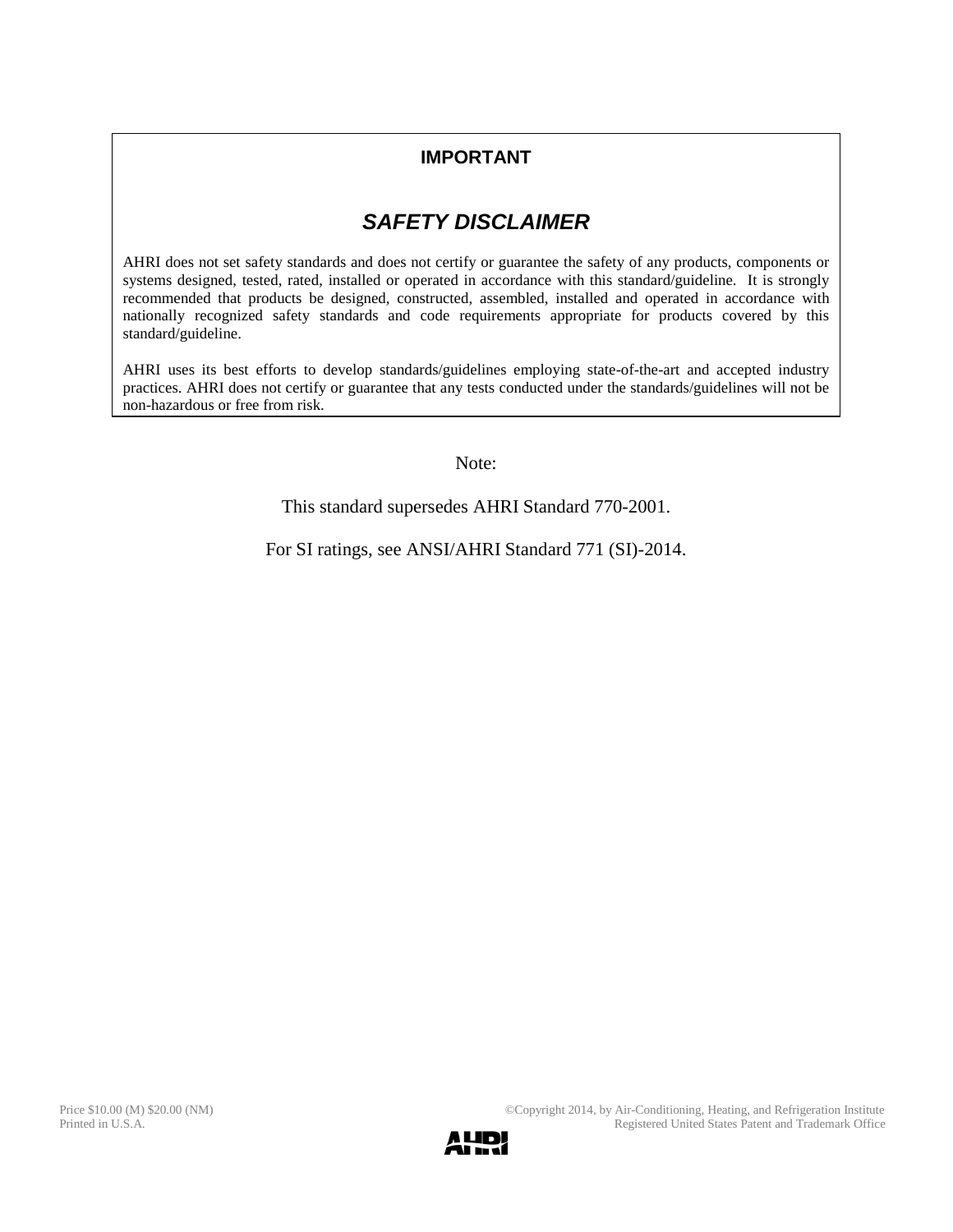## **TABLE OF CONTENTS**

| <b>SECTION</b> | <b>PAGE</b> |
|----------------|-------------|
| Section 1.     |             |
| Section 2.     |             |
| Section 3.     |             |
| Section 4.     |             |
| Section 5.     |             |
| Section 6.     |             |
| Section 7.     |             |
| Section 8.     |             |

## **TABLES**

| Table 1. |  |
|----------|--|
|          |  |

### **APPENDICES**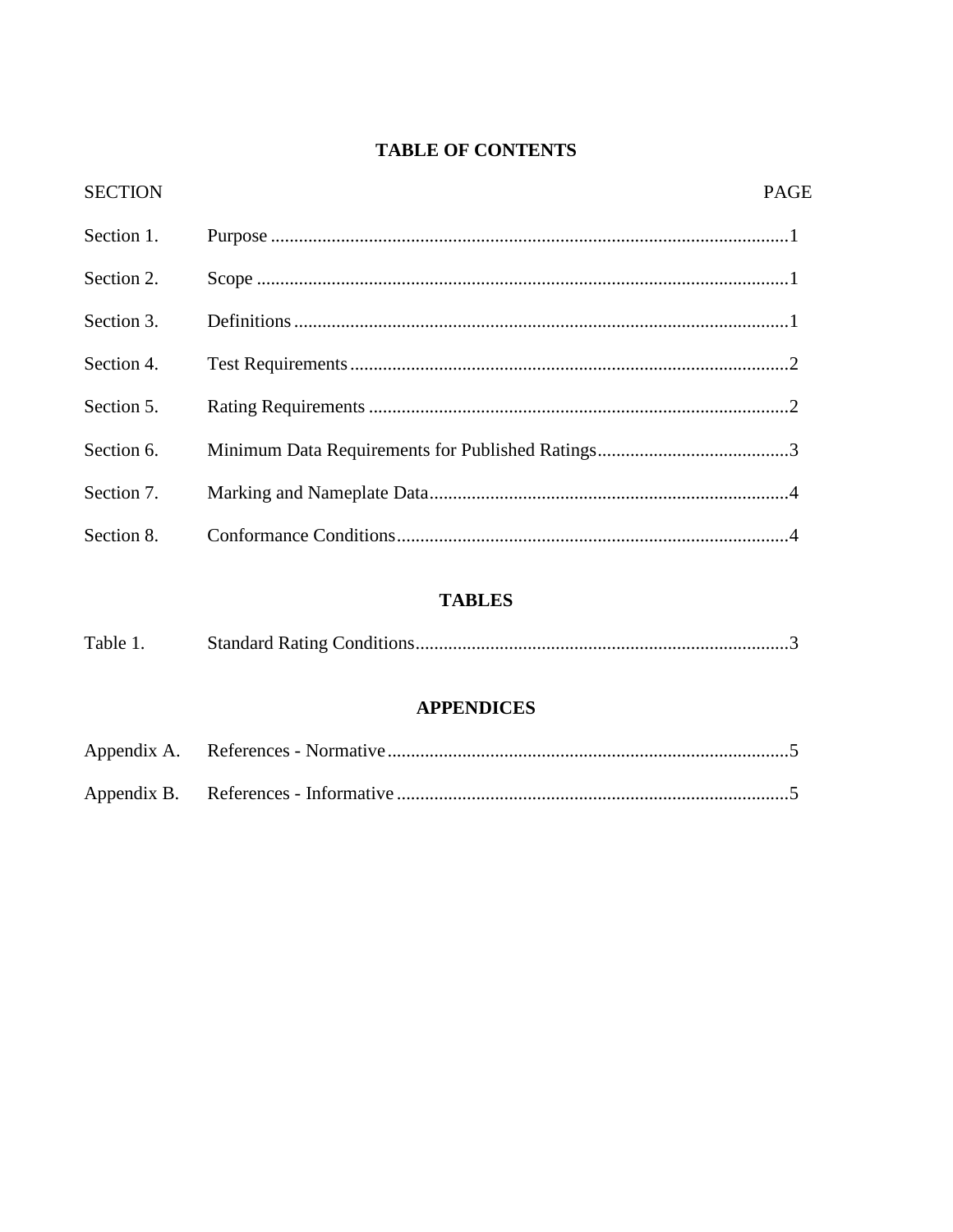# **PERFORMANCE RATING OF REFRIGERANT PRESSURE REGULATING VALVES**

#### **Section 1. Purpose**

**1.1** *Purpose.* The purpose of this standard is to establish for Refrigerant Pressure Regulating Valves: definitions; test requirements; rating requirements; minimum data requirements for Published Ratings; marking and nameplate data; and conformance conditions.

**1.1.1** *Intent.* This standard is intended for the guidance of the industry, including manufacturers, engineers, installers, contractors and users.

**1.1.2** *Review and Amendment.* This standard is subject to review and amendment as technology advances.

#### **Section 2. Scope**

**2.1** *Scope.* This standard applies to Refrigerant Pressure Regulating Valves controlling volatile refrigerant flow that primarily respond to pressure. The types of Refrigerant Pressure Regulating Valves are those that are responsive to inlet, to outlet, or to differential pressures sensed locally or remotely.

**2.2** *Exclusions.* Excluded from this standard are thermostatic expansion valves covered under AHRI Standard 750 and electronic expansion valves.

#### **Section 3. Definitions**

All terms in this document will follow the standard industry definitions in the ASHRAE *Terminology* website [\(https://www.ashrae.org/resources--publications/free-resources/ashrae-terminology\)](https://www.ashrae.org/resources--publications/free-resources/ashrae-terminology) unless otherwise defined in this section.

**3.1** *Bubble Point.* Refrigerant liquid saturation temperature at a specified pressure.

**3.2** *Dew Point.* Refrigerant vapor saturation temperature at a specified pressure.

**3.3** *Gradient.* The change in controlled pressure required to move the refrigerant pressure regulating Valve Closure Member from its opening point to its standard rated capacity, psi. In some types of pilot-operated controllers, the Gradient could be essentially zero.

**3.4** *Main*. Tubing or piping by which the Refrigerant Pressure Regulating Valve is connected to the apparatus.

**3.5** *Pressure Drop.* The pressure difference between the refrigerant pressure regulating valve inlet and the refrigerant pressure regulating valve outlet, with the main port (orifice) open, psi.

**3.6** *Published Rating.* A statement of the assigned values of those performance characteristics under stated Rating Conditions, by which a unit may be chosen to fit its application. These values apply to all units of like nominal size and type (identification) produced by the same manufacturer. As used herein, the term Published Rating includes the rating of all performance characteristics shown on the unit or published in specifications, advertising or other literature controlled by the manufacturer, at stated Rating Conditions.

**3.6.1** *Application Rating.* A rating based on tests performed at application Rating Conditions (other than Standard Rating Conditions).

**3.6.2** *Standard Rating.* A rating based on tests performed at Standard Rating Conditions.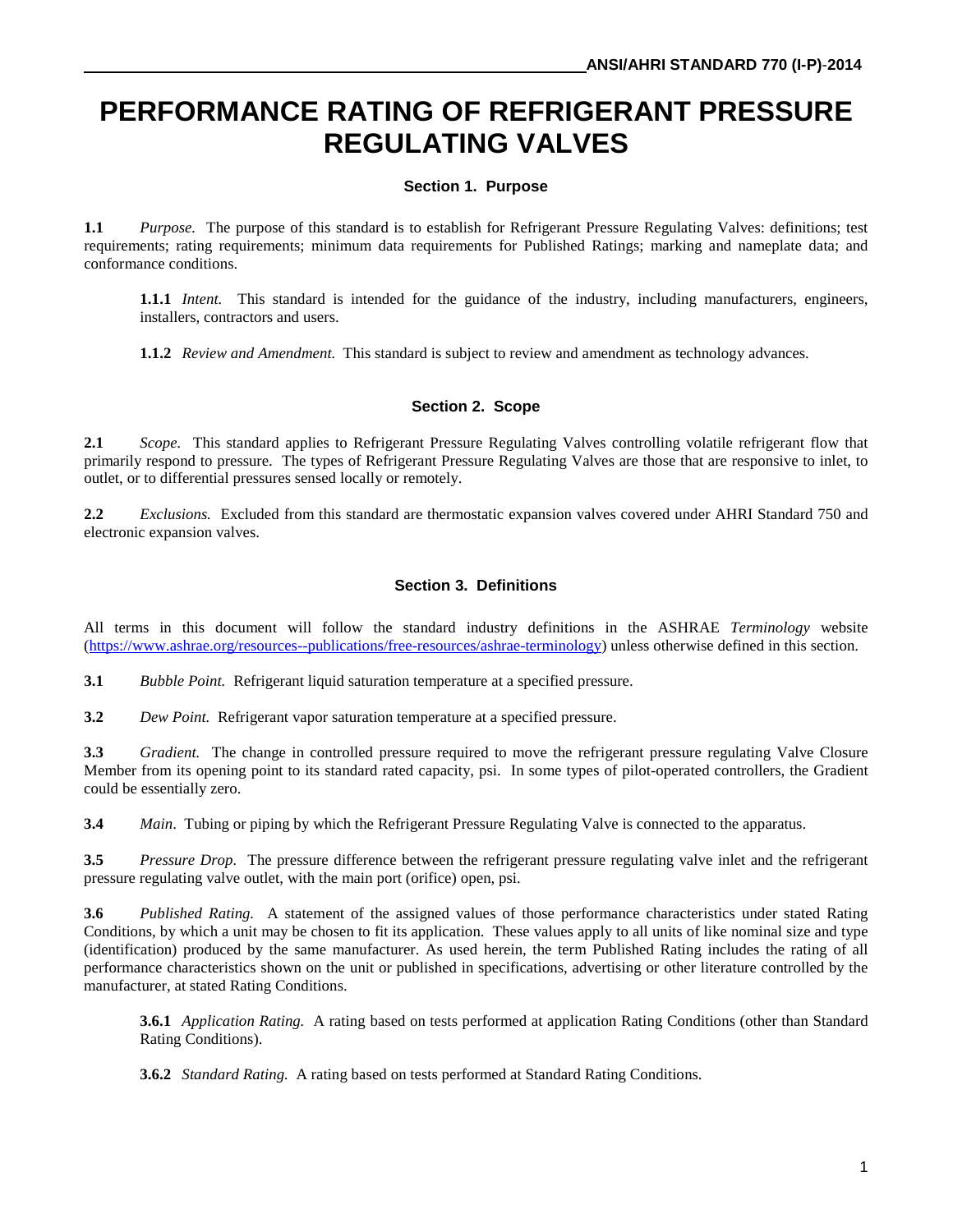#### **ANSI/AHRI STANDARD 770 (I-P)-2014\_\_\_\_\_\_\_\_\_\_\_\_\_\_\_\_\_\_\_\_\_\_\_\_\_\_\_\_\_\_\_\_\_\_\_\_\_\_\_\_\_\_\_\_\_\_\_\_\_\_\_\_\_\_\_\_\_**

**3.7** *Rating Conditions*. Any set of operating conditions under which a single level of performance results and which causes only that level of performance to occur.

**3.7.1** *Standard Rating Conditions*. Rating Conditions used as the basis of comparison for performance characteristics.

**3.8** *Refrigerant Pressure Regulating Valve.* A self or pilot-operated controller in which the energy to position the Valve Closure Member is provided by the pressure of the controlled refrigerant, sensed locally or remotely.

**3.8.1** *Valve Closure Member.* The part of a valve which is positioned to close, open or modulate the flow through the valve port(s).

**3.9** *Refrigerant Pressure Regulating Valve Capacity.* The capacity of a fluid flowing through the Refrigerant Pressure Regulating Valve equated to tons of refrigeration at the specified conditions.

**3.10** *Set Point.* A predetermined pressure or pressure differential which the Refrigerant Pressure Regulating Valve is set to maintain, psi.

**3.11** *"Shall" or "Should."* "Shall" or "should" are interpreted as follows:

**3.11.1** *Shall.* Where "shall" or "shall not" is used for a provision specified, that provision is mandatory if compliance with the standard is claimed.

**3.11.2** *Should.* "Should" is used to indicate provisions which are not mandatory but which are desirable as good practice.

**3.12** *Volatile Refrigerant.* A fluid used for heat transfer in a refrigerating system which absorbs heat at a low temperature and low pressure of the fluid and transfers heat at a higher temperature and a higher pressure of the fluid, usually involving changes of state of the fluid.

#### **Section 4. Test Requirements**

**4.1** *Capacity Tests.* All refrigerant pressure regulating valve capacity tests shall be in accordance with the test procedure defined in ANSI/ASHRAE Standard 158.2.

#### **Section 5. Rating Requirements**

**5.1** *Rating Requirements.* Published Ratings for capacity shall consist of Standard Ratings and may include Application Ratings. The AHRI Standard Ratings of Refrigerant Pressure Regulating Valve Capacity shall be stated in tons of refrigeration at the conditions specified in Section 5.2.

**5.2** *Standard Rating Conditions.* Refrigerant Pressure Regulating Valve Rating Conditions are defined in Table 1.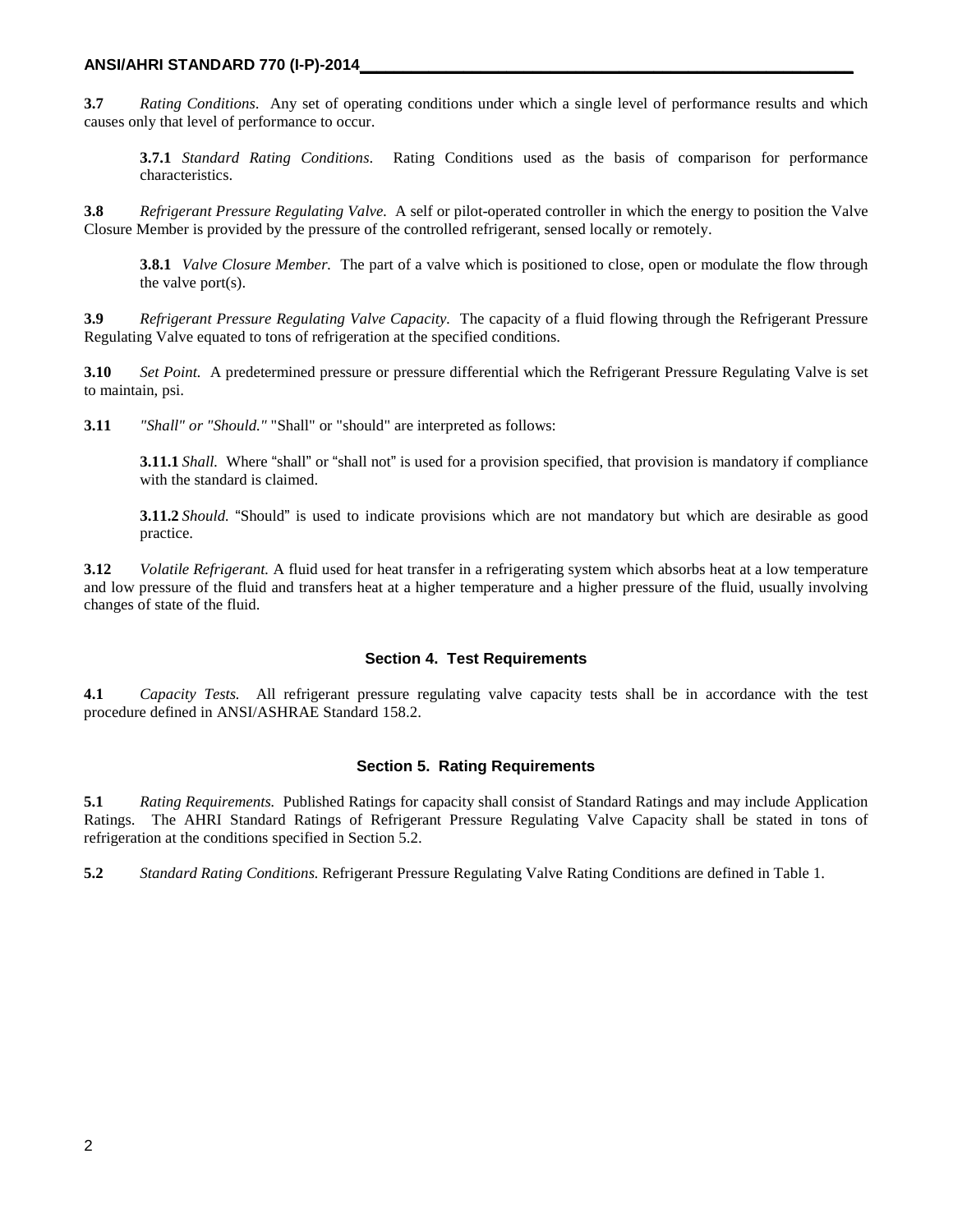| Table 1. Standard Rating Conditions <sup>1</sup>     |                                                                          |  |  |  |
|------------------------------------------------------|--------------------------------------------------------------------------|--|--|--|
| <b>System Conditions</b>                             |                                                                          |  |  |  |
| <b>Saturated Condensing (Bubble Point)</b>           |                                                                          |  |  |  |
| Temperature, °F                                      | 100.0                                                                    |  |  |  |
| Liquid Service Temperature, °F                       |                                                                          |  |  |  |
|                                                      | 98.0                                                                     |  |  |  |
| Expansion Point Enthalpy, h <sub>f</sub> , based on: |                                                                          |  |  |  |
| Saturated liquid temperature, °F                     | 100.0                                                                    |  |  |  |
| Subcooling, °F                                       | 2.0                                                                      |  |  |  |
| Enthalpy of the Refrigerant Suction Gas,             |                                                                          |  |  |  |
| $h_g$ , based on:                                    |                                                                          |  |  |  |
| <b>Evaporator Outlet</b>                             | 40.0                                                                     |  |  |  |
| Temperature, °F                                      |                                                                          |  |  |  |
| Discharge Gas Temperature based on                   |                                                                          |  |  |  |
| isotropic compression at:                            |                                                                          |  |  |  |
| Return Gas Temperature, °F                           | 65.0                                                                     |  |  |  |
| Saturated liquid condensing                          |                                                                          |  |  |  |
| (Bubble Point) temperature, °F                       | 100.0                                                                    |  |  |  |
| Added approximation of                               |                                                                          |  |  |  |
| polytropic refrigerant                               | 50.0                                                                     |  |  |  |
| compression process, °F                              |                                                                          |  |  |  |
| <b>Valve Entrance Conditions</b>                     |                                                                          |  |  |  |
| Discharge Gas Pressure Regulator                     | Discharge gas temperature and pressure as defined above in discharge gas |  |  |  |
|                                                      | temperature service condition.                                           |  |  |  |
| Suction Gas Regulator Vapor Pressure:                |                                                                          |  |  |  |
| • Dew Point Temperature, °F                          | 40.0                                                                     |  |  |  |
| $\bullet$ Superheat, $\degree$ F                     | 25.0                                                                     |  |  |  |
| Note:                                                |                                                                          |  |  |  |

1. Head pressure regulator and holdback valve ratings are application ratings at manufacturer's published conditions.

**5.3.** *Gradient.* Every published capacity rating shall be based on the capacity resulting from a pressure change above or below the Set Point where applicable. The maximum pressure change upon which the rating is based shall be clearly designated. Note that this does not apply to motorized valves.

**5.4** *Application Rating.* Application Ratings give performance data at operating conditions other than those given above. Application Ratings shall contain all information shown in Section 6.2. Published Ratings shall be subject to the tolerances of this standard.

**5.5** *Tolerances.* To comply with this standard, measured test results shall not be less then 95% of the Published Rating.

#### **Section 6. Minimum Data Requirements for Published Ratings**

**6.1** *Minimum Data Requirements for Published Ratings.* As a minimum, Published Ratings shall include all Standard Ratings. All claims to ratings within the scope of this standard shall include the statement "Rated in accordance with ANSI/AHRI Standard 770 (I-P)." All claims to ratings outside the scope of this standard shall include the statement "Outside the scope of ANSI/AHRI Standard 770 (I-P)." Wherever Application Ratings are published or printed, they shall include a statement of the conditions at which the ratings apply.

- **6.2** *Published Ratings.* Published Ratings shall include the following information:
	- **6.2.1** Set Point adjustment range, psi
	- **6.2.2** Refrigerant designation(s) in accordance with ANSI/ASHRAE Standard 34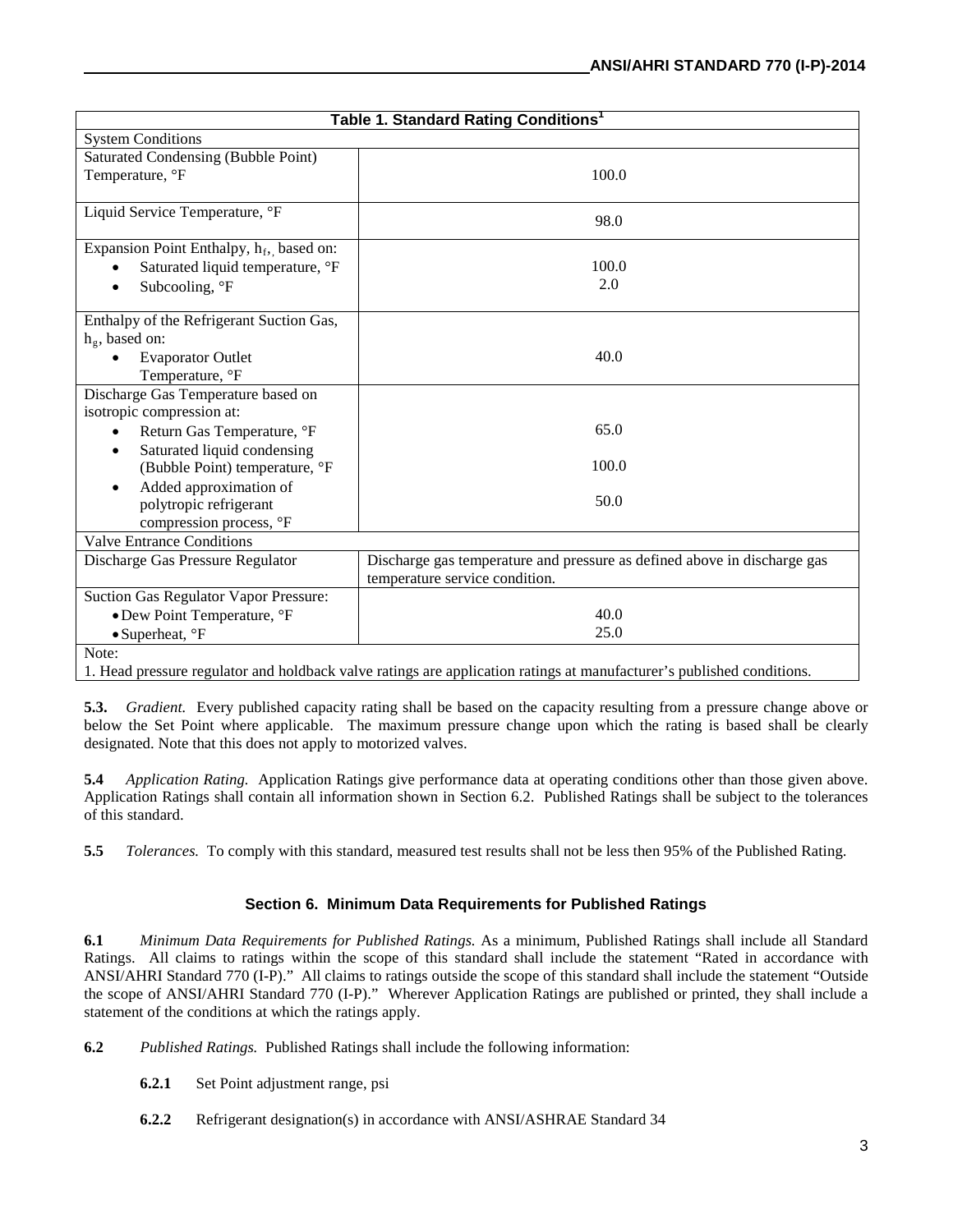- **6.2.3** Fluid state (liquid or gas)
- **6.2.4** Capacity at Standard Rating Conditions, tons
- **6.2.5** Pressure Drop across valve (at Standard Rating Conditions), psi
- **6.2.6** Gradient at rated conditions, psi
- **6.2.7** Model designation
- **6.2.8** Line connection sizes, in
- **6.2.9** Line connection type(s)
- **6.2.10** Manufacturer's name and address

#### **Section 7. Marking and Nameplate Data**

**7.1** *Marking and Nameplate Data.* As a minimum, each Refrigerant Pressure Regulating Valve shall be marked with the following information:

- **7.1.1** The manufacturer's name or trade name
- **7.1.2** Model designation

#### **Section 8. Conformance Conditions**

**8.1** *Conformance.* While conformance with this standard is voluntary, conformance shall not be claimed or implied for products or equipment within the standard's *Purpose* (Section 1) and *Scope* (Section 2) unless such claims meet all of the requirements of the standard and all of the testing and rating requirements are measured and reported in complete compliance with the standard. Any product that has not met all the requirements of the standard shall not reference, state, or acknowledge the standard in any written, oral, or electronic communication.